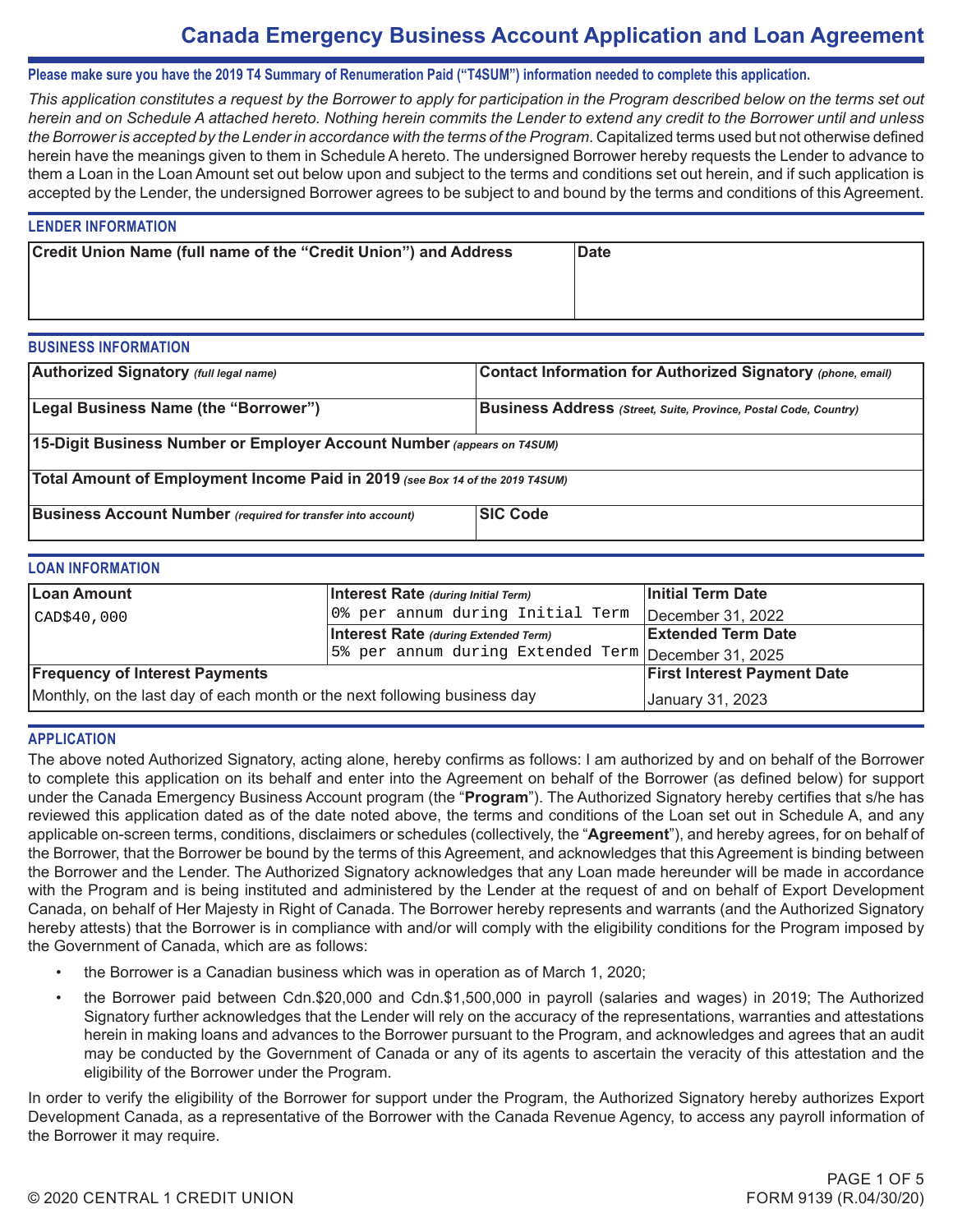# **Canada Emergency Business Account Application and Loan Agreement**

This application is signed by the Authorized Signatory on behalf of the Borrower as of the date first noted above.

- the Borrower has a federal tax registration which is set out accurately above;
- the Borrower can demonstrate any of the information provided in this Agreement by presenting its 2019 T4 Summary of Renumeration Paid ("T4SUM") when requested upon audit by the Government of Canada or any of its agents;
- the Borrower shall use the funds provided for under the Loan to pay non-deferrable operating expenses including, without limitation, payroll, rent, utilities, insurance, property tax and regularly scheduled debt service, and will not use any of the funds provided for under the Loan to fund any payments or expenses such as prepayment/refinancing of existing indebtedness, payments of dividends, distributions and increases in management compensation;
- the Borrower has an active business operating account (the "Business Account") with the Lender, which is the primary financial institution of the Borrower, and the Business Account was opened on or prior to March 1, 2020;
- the Borrower was not in arrears in respect of existing borrowing facilities, if applicable, with the Lender by 90 days or more as at March 1, 2020;
- the Borrower has not submitted any application or entered into any agreement for support under the Program with the Lender or with any other financial institution, and understands that applying for support under the Program at more than one financial institutions may result in ineligibility under the Program, default under this Agreement, prosecution or other enforcement measures available at law or otherwise;
- the Borrower agrees to participate in post-funding surveys conducted by the Government of Canada or any of its agents;
- the Borrower intends to continue to operate or to resume its operations; and
- the Borrower is not (a) a government organization or body, or an entity owned by a government organization or body; (b) a union, charitable, religious or fraternal organization or entity owned by such an organization, unless the Borrower is a registered T2 or T3010 corporation that generates a portion of its revenue from the sales of goods or services; (c) owned by individual(s) holding political office; and (d) a business that promotes violence, incites hatred or discriminates on the basis of sex, gender, sexual orientation, race, ethnicity, religion, culture, region, education, age or mental or physical disability.

The Authorized Signatory further acknowledges that the Lender will rely on the accuracy of the representations, warranties and attestations herein in making loans and advances to the Borrower pursuant to the Program, and acknowledges and agrees that an audit may be conducted by the Government of Canada or any of its agents to ascertain the veracity of this attestation and the eligibility of the Borrower under the Program.

In order to verify the eligibility of the Borrower for support under the Program, the Authorized Signatory hereby authorizes Export Development Canada, as a representative of the Borrower with the Canada Revenue Agency, to access any payroll information of the Borrower it may require.

This application is signed by the Authorized Signatory on behalf of the Borrower as of the date first noted above.

| Borrower Name        |      |                             |      |
|----------------------|------|-----------------------------|------|
|                      |      |                             |      |
| Authorized Signatory | Date | <b>Authorized Signatory</b> | Date |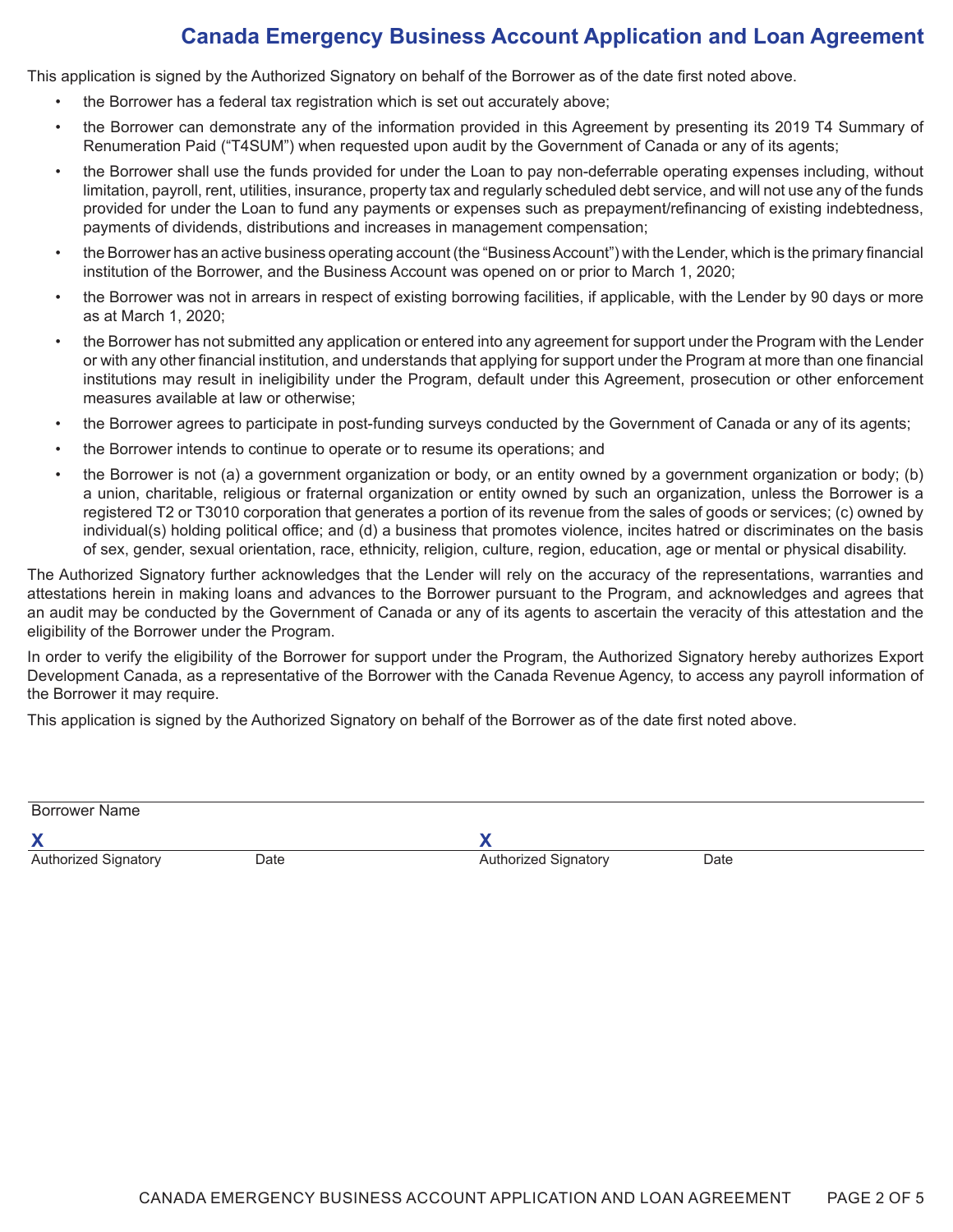## **SCHEDULE A TERMS AND CONDITIONS**

**1. DEFINITIONS** – In this Agreement, the capitalized terms, "Loan Amount", "Interest Rate", "First Interest Payment Date", "Initial Term Date", "Extended Term Date" and "Frequency of Interest Payments" are as set out in the table above. Other capitalized terms, not otherwise defined in this Agreement, mean:

**"Advance"** has the meaning set out below under "Term Loan".

**"Electronic Means"** means any communication method permitted by the Lender from time to time including, but not limited to, computer, tablet, telephone, cell phone, smartphone, Internet, email, personal digital assistant, facsimile or other method of telecommunication or electronic transmission;

**"Loan"** means the Advance and all amounts outstanding hereunder including, without limitation, all principal, interest, costs, fees and any expenses incurred in connection with the Loan.

**"Material Adverse Change"** means a change in situation or event producing an effect deemed unfavourable by the Lender on (a) the inherent risk in the financing (b) the situation (financial or other), operations, property or company of the Borrower, (c) the capacity of the Borrower to meet its obligations to the Lender, and (d) the rights and remedies of the Lender hereunder and any related document.

**"Term"** means the period commencing on the date of advance of the Loan and ending on the Initial Term Date (being the **"Initial Term"**) or, the Extended Term Date (being the **"Extended Term"**), as applicable.

- **2. TERM LOAN**  Upon acceptance by the Lender of the application of the Borrower to which this Schedule A is attached, the Lender shall make a single advance (the "Advance") of a term loan equal to the Loan Amount, which shall be the only advance made under this Agreement.
- **3. INITIAL TERM**  During the Initial Term of the Loan, the Borrower will not be required to repay any portion of the Loan, and no interest shall accrue.
- **4. EXTENDED TERM**  During the Extended Term of the Loan, the Borrower will be required to pay interest on the Loan, on a monthly basis, commencing on the First Interest Payment Date (or such other date as may be determined by the Lender) and thereafter on the last day of each calendar month or the next following business day, as more fully described under "Interest" below. On the Extended Term Date, the Loan shall be due and payable and the Borrower will repay the balance, if any, of the Loan and all other amounts payable hereunder in full.
- **5. FUNDING**  The Advance will be made by depositing the proceeds of the Loan into the Business Account. The Business Account will continue to operate in the normal course and if there is a negative balance in the Business Account, as a result of an overdraft facility or otherwise, the proceeds of the Loan will automatically repay the amount outstanding up to the Loan Amount.
- **6. PREPAYMENT OF LOAN** The Borrower is permitted to prepay all or any portion of the Loan Amount, without notice, fees or penalty, premium or bonus, at any time during the Term of the Loan.
- **7. APPLICATION OF PAYMENTS** The Lender may apply payments to any part of the Loan at its sole discretion. If any payment due date falls on a date which is a Saturday, Sunday or statutory holiday, any payment scheduled for that date will not be applied until the business day first following that date. The Lender may debit any account the Borrower maintains with the Lender for any amount owed by the Borrower under this Agreement. If the Borrower is a partnership or, in Quebec, a general partnership, the Lender may debit any account that any of the partners maintains with the Lender for any amount owed by the Borrower under this Agreement. The exercise by the Lender of its right to set-off, granted hereunder or available at law, shall constitute an acknowledgement of the Borrowers indebtedness and liability hereunder.
- **8. LOAN FORGIVENESS FOR EARLY REPAYMENT**  If the Borrower repays 75% to the Lender or more of the Loan Amount on or prior to the Initial Term Date, the Lender will forgive the remaining balance of the Loan as of the Initial Term Date **provided that** an Event of Default (as defined below) has not occurred or is continuing to occur.
- **9. EVENTS OF DEFAULT**  The Lender may require the Borrower to repay the Loan upon the occurrence of any one of the following events of default ("Events of Default"):
	- (a) the Borrower defaults in paying any amount due hereunder;
	- (b) the Borrower defaults in paying any indebtedness owing to the Lender;
	- (c) the Borrower fails to comply with any provision of this Agreement;
	- (d) the Borrower makes any false or misleading representation to the Lender, including without limitation, any attestation with respect to the eligibility of the Borrower under the Program;
	- (e) the Borrower commits an act of bankruptcy or becomes insolvent;
	- (f) the Borrower avails itself of a law governing its bankruptcy, restructuring, reorganization, dissolution, winding-up, arrangement, or a third party initiates proceedings towards the Borrower under said law;
	- (g) a receiver, interim receiver or trustee is appointed with respect to the Borrower or its property,
	- (h) the property of the Borrower is subject to a seizure/ foreclosure proceeding, prior notice of the exercise of a hypothecary right, notice to withdraw authorization to collect claims or any other remedy exercised under laws governing security interests; or
	- (i) a Material Adverse Change occurs.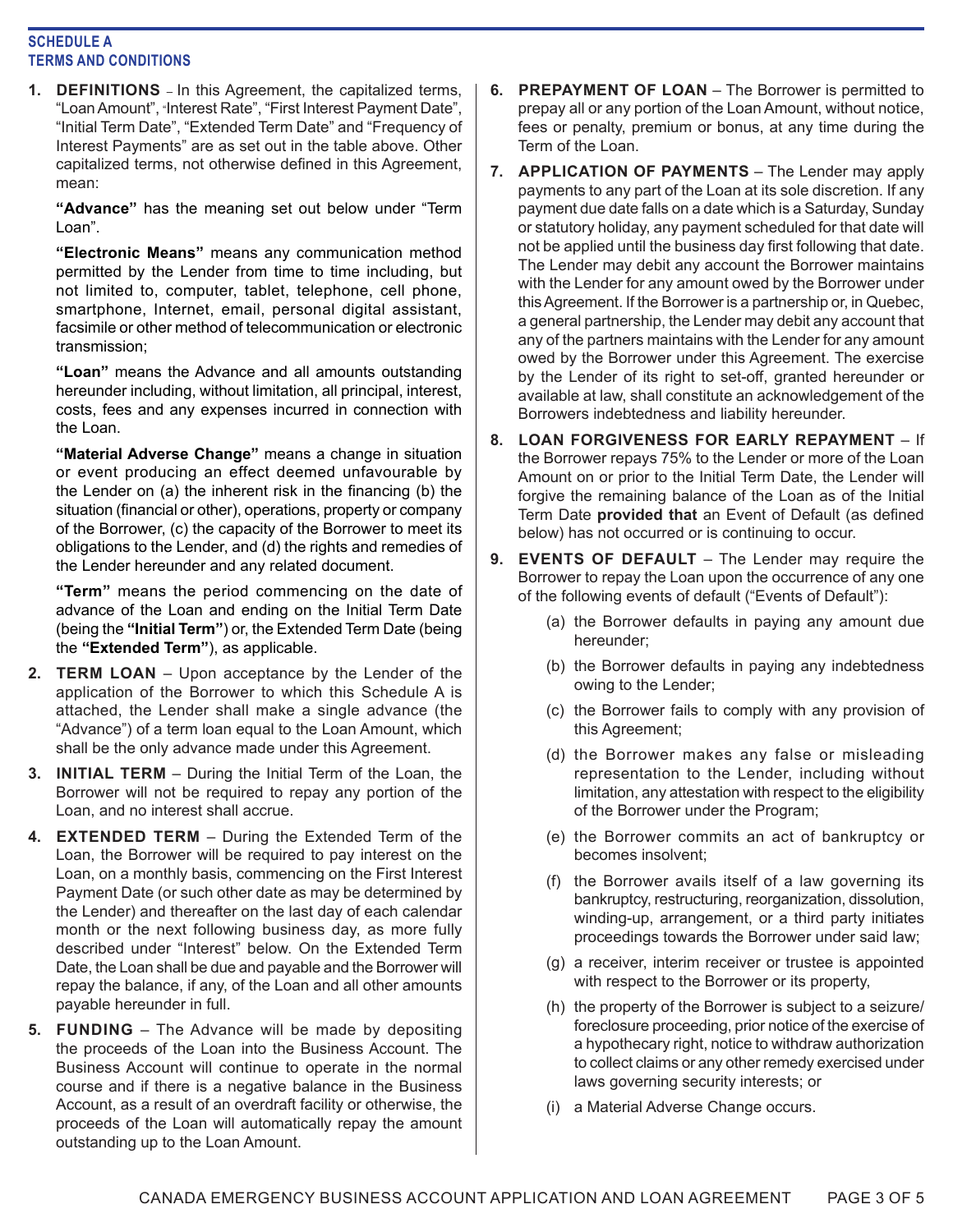# **SCHEDULE A TERMS AND CONDITIONS (CONTINUED)**

If an Event of Default occurs or is occurring, the Lender may:

- (a) terminate the Loan, declare liquid and payable all the Borrower's monetary obligations not yet due at that time and claim immediate payment of all amounts owing without further notice or demand;
- (b) withhold any amount collected or received and apply it to any portion of the Borrower's indebtedness to the Lender; and
- (c) exercise any rights and remedies conferred by law.

The rights and remedies above are cumulative and not alternative.

- **10. NON-WAIVER**  Any failure by the Lender to object to or take action with respect to a breach of this Agreement or upon the occurrence of an Event of Default shall not constitute a waiver of the Lender's right to take action at a later date based on that breach of Event of Default. No course of conduct by the Lender will give rise to any reasonable expectation which is in any way inconsistent with the terms and conditions of this Agreement or the Lender's rights thereunder, which can only be amended with the express written consent of the Lender.
- **11. INTEREST**  No interest is required to be paid by the Borrower during the Initial Term. During the Extended Term, the Borrower will pay interest on the Loan at the rate of interest set out above, on a monthly basis in arrears, with the first payment to be made on the First Interest Payment Date, or such other date as may be agreed by the Lender. Interest on the Loan during the Extended Term is calculated and accrues on the daily balance of the Loan (including any overdue interest thereon) and not in advance, on the basis of a 365-day year. For the purposes of the Interest Act (Canada), the annual rate corresponding to the rate calculated on this basis is equal to the rate thus calculated multiplied by the actual number of days included in the year concerned and divided by 365 days. Unless otherwise stipulated, the interest is payable monthly, on the last day of each month. Notwithstanding any provision herein, the interest payable (or any amount considered interest under the law) can never exceed the maximum interest amount permitted by law. If this maximum were to be reached, the interest amount would be reduced as to not exceed this maximum. Interest will continue to be payable by the Borrower before and after maturity, in an Event of Default and/or if a judgement is rendered against the Borrower.
- **12. POST-DEFAULT INTEREST**  Any amount disbursed by the Lender to realize, maintain or preserve any right or security will bear interest until payment at the rate of Bank of Canada's Canadian prime rate plus 3% per annum.
- **13. COST AND EXPENSES**  The Borrower will pay the Lender all of the Lender's reasonable costs and expenses (including the fees and charges of internal and external legal counsel, on a solicitor client basis and notarial fees), relating to enforcing the Loan and such costs and expenses shall constitute a debt payable by the Borrower to the Lender. If a statute, regulation, administrative policy or order results in an increase in the cost of the credit for the Lender (namely as a result of the imposition of reserves, taxes or capital adequacy

requirements for the Lender), the Borrower undertakes to pay the Lender, on demand, the amount of the resulting additional cost.

- **14. SET OFF**  In addition to its other rights, the Lender may offset any amount owed by the Borrower to the Lender with any amount owed by the Lender to the Borrower, even if this amount is not due or is payable in another currency. To proceed with this set-off, the Lender may debit any account held by the Borrower with the Lender.
- **15. POSITIVE COVENANTS**  In addition to all the obligations of the Borrower under this Agreement, the Borrower undertakes and agrees to:
	- (a) pay all amounts outstanding to the Lender when due or demanded;
	- (b) maintain its existence as a corporation, partnership or sole proprietorship, as the case may be, and not make any alterations to its corporate structure;
	- (c) pay all taxes;
	- (d) use the proceeds of the Loan exclusively for the purposes set out herein;
	- (e) at all times, give the Lender and its representatives or agents the right to visit and access the establishments of the Borrower, and the right to examine its books of accounts and other records, and take excerpts therefrom or make copies thereof;
	- (f) maintain insurance coverage on its property against loss or damages caused by fire and any other risk as is customarily maintained by the same type of Borrower;
	- (g) continue to carry on the business now being carried on by the Borrower;
	- (h) ensure that all representation and warranties set out herein remain true and accurate at all times; and
	- (i) notify the Lender, without delay, of the occurrence of any Event of Default.
- **16. NEGATIVE COVENANTS**  The Borrower agrees that it will not:
	- (a) merge or amalgamate with any other entity or permit any change of ownership or change its capital structure;
	- (b) use the proceeds of the Loan other than for the purposes set out herein; or
	- (c) sell, lease, assign, or otherwise dispose of all or substantially all of its assets
- **17. AGREEMENT TO PROVIDE INFORMATION**  The Borrower will provide, or cause to be provided, whatever information the Lender may request from time to time. The Borrower will keep the Lender advised of the current address of the Borrower.
- **18. REPRESENTATIONS AND WARRANTIES**  The Borrower represents and warrants that all information provided to the Lender is accurate and complete. The Borrower will provide,